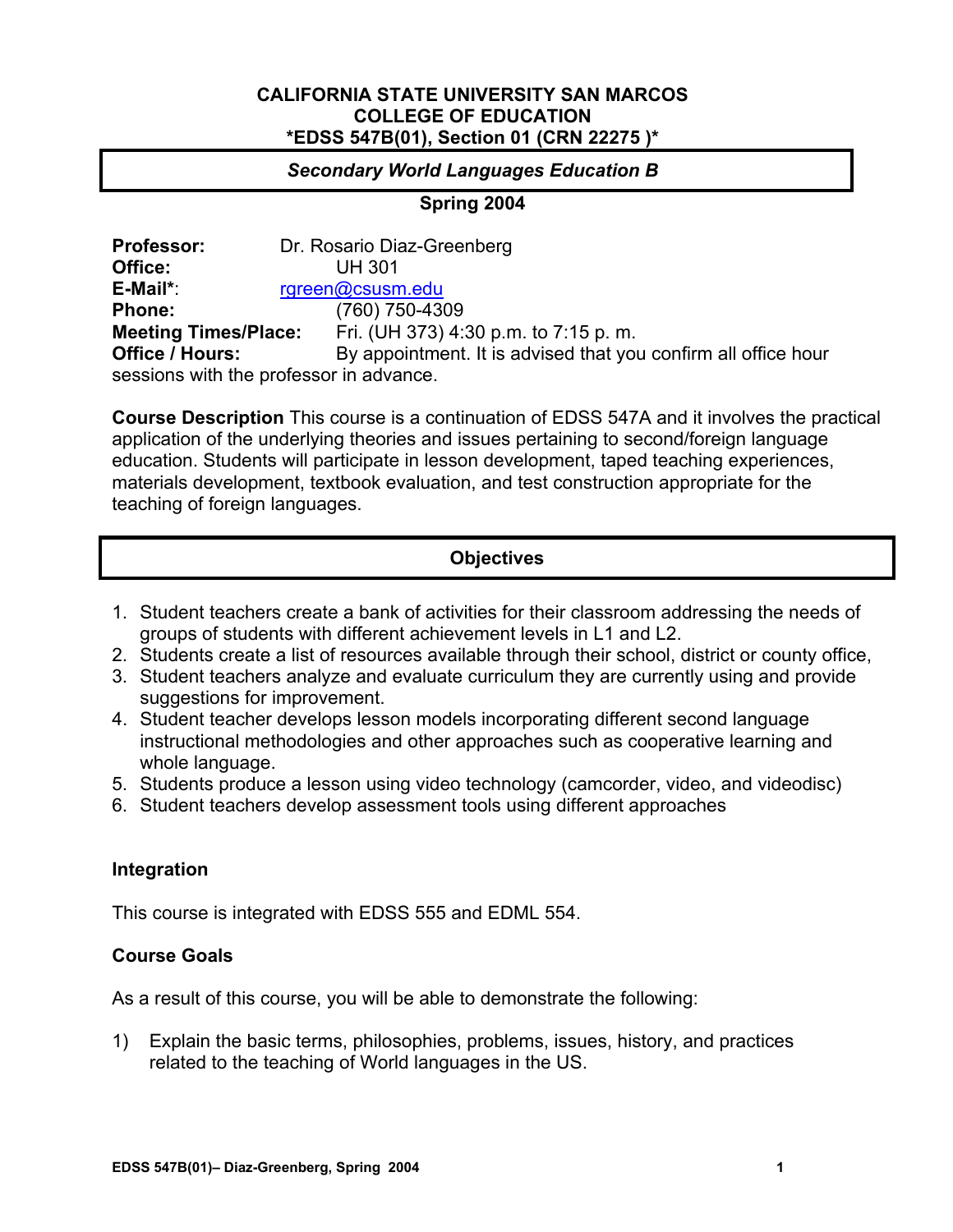- 2) Demonstrate understanding/application of the national standards for Foreign Language education.
- 3) Explain the theoretical framework upon which Foreign Language education is founded.
- 4) Demonstrate understanding of existing student identification, assessment, and language designation/levels for Foreign Language in the USA.
- 6) Demonstrate understanding of Foreign Language education and their implications for curriculum, instruction, and educational policy.
- 7) Explain the meaning of culture and the necessity for cultural convergence in schools.
- 8) Use confluent education techniques to develop understand of each individual student, create a more just and humane learning environment, and help students in their growth and development as human beings.

## **Required Texts**

Shrum, J.L. & Glisan, E.W. (2000). Teacher's handbook: Contextualized language instruction, 2nd Edition, Heinle and Heinle. ISBN/ISSN 08384-1465-6

**NOTE:** All texts/readings MUST be brought to each appropriate class session.

## **Recommended Texts**

Chamot, A. & O'Malley, J. (1994). *The CALLA Handbook: Implementing the Cognitive Academic Language Learning Approach.* Menlo Park, CA: Addison-Wesley Publishing.A: Allyn and Bacon

## **Professionalism/Dispositions** (*see rubric*)

Because this course is part of an accredited program that leads to professional certification, students are expected to demonstrate behavior consistent with a professional career. In particular students must:

- 1. Attend all class meetings. More than one absence will lower your grade in the following manner: the final grade will drop by one-third letter for every absence. The College of Education Attendance Policy (stated on page 7) will be followed. Serious illness or other emergencies will be evaluated on a case by case basis. If you will miss a class session*,* please notify the instructor in writing (email) as soon as possible.
- 2. Arrive on time just as you would at a school site. Late arrivals to and early departures from class **will alter the final grade**.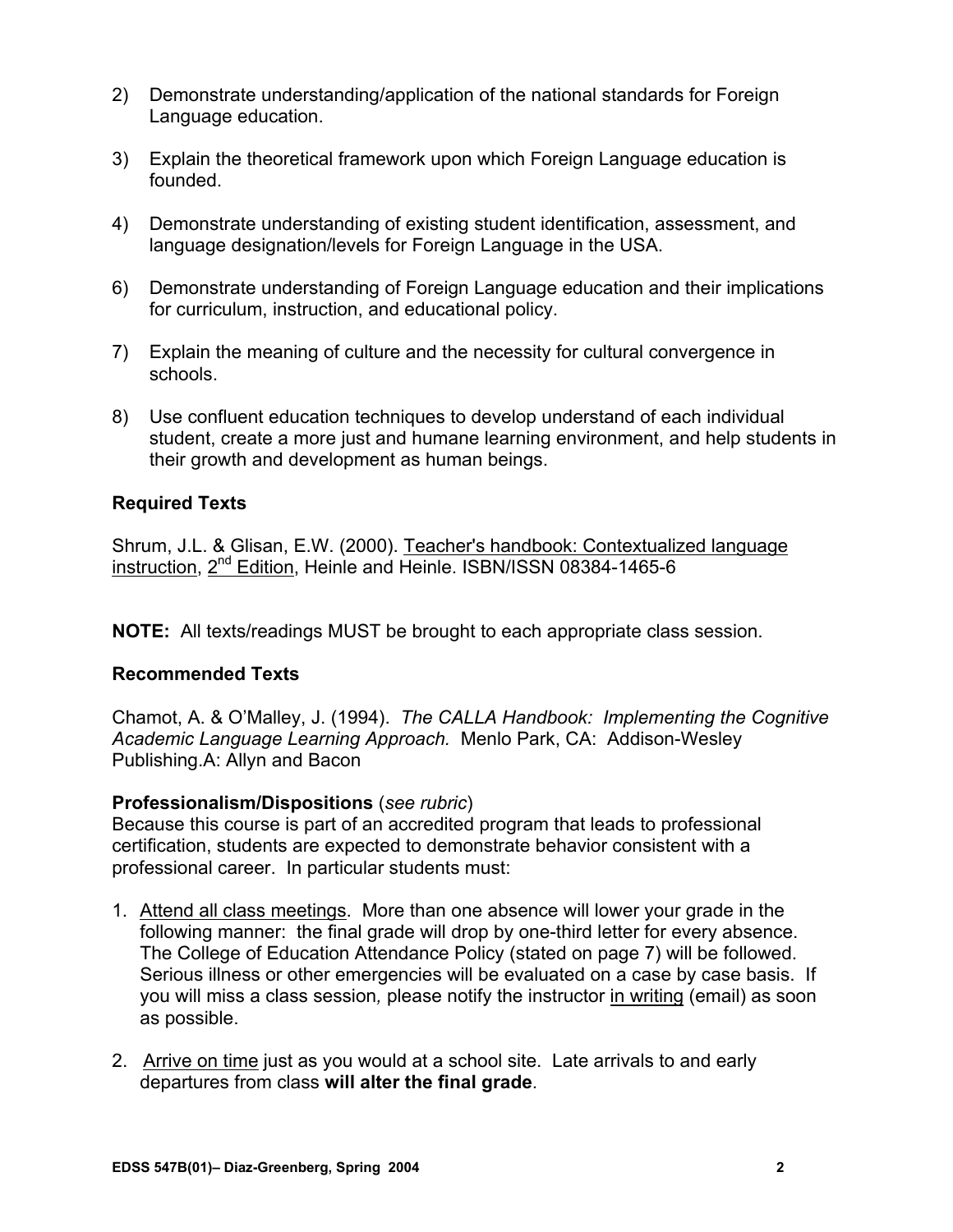- 3. Prepare carefully for class. Be ready to discuss readings and assignments thoughtfully. All voices are valued in our classroom community. Please be sure we get to hear your thoughts on the topics we cover.
- 4. Complete all assignments on time. Late assignments will receive a 20% reduction in points for each day late. Occasionally a student may be asked to revise an assignment. If so, the revised work must be submitted no later than one week after it was returned and may not be eligible for full credit. If you are absent when an assignment is due, you may submit the work via email (except for Physical Model) so that it is not counted late. Receipt of the assignment will be returned by the instructor (please request return receipt from your toolbar)
- 5. Interact professionally and collaborate responsibly with your colleagues. Teacher education is a professional preparation program and students will be expected to adhere to standards of dependability, academic honesty and writing achievement.

|                     | <b>Excellent 4</b>                                                                                                                                           | <b>Acceptable 3</b>                                                                                                                      | Unacceptable 1-2                                                                                                                              | <b>Score</b> |
|---------------------|--------------------------------------------------------------------------------------------------------------------------------------------------------------|------------------------------------------------------------------------------------------------------------------------------------------|-----------------------------------------------------------------------------------------------------------------------------------------------|--------------|
| <b>Attitude</b>     | Consistently<br>displays a<br>positive attitude.<br>May offer<br>constructive<br>criticism and<br>include<br>alternatives that<br>show initiative.           | Displays a positive<br>attitude. May offer<br>constructive criticism<br>and include<br>alternatives that<br>show initiative.             | Seldom has a<br>positive attitude.<br>Often is critical.<br>Does not offer<br>alternative solutions<br>lto criticism.                         |              |
| Participation       | Attends every<br>class, always on<br>time and well<br>prepared, never<br>leaves early.<br>Gives closest<br>attention to class<br>activities and<br>speakers. | Attends every class,<br>lon time and<br>prepared, never<br>leaves early. Gives<br>most attention to<br>class activities and<br>speakers. | Is not always ready<br>when class time<br>begins. Doesn't<br>give full attention in<br>class; sometimes<br>talks when others<br>are speaking. |              |
| Professionali<br>sm | Consistently<br>behaves, talks<br>and works in a<br>professional<br>manner,<br>regardless of<br>task/topic.                                                  | Most of the time,<br>behaves, talks and<br>works in a<br>professional manner,<br>regardless of task or<br>topic.                         | Seldom behaves,<br>talks, and works in<br>a professional<br>manner, regardless<br>of task or topic.                                           |              |
| Collaboration       | Consistently<br>listens to, shares<br>with, and<br>supports the<br>efforts of others.                                                                        | Most of the time<br>listens to, shares<br>with, and supports<br>the efforts of others,<br>but sometimes is not                           | Rarely listens to,<br>shares with, or<br>supports the efforts<br>of others. Is often<br>not a good team                                       |              |

#### **Professionalism/Dispositions Rubric**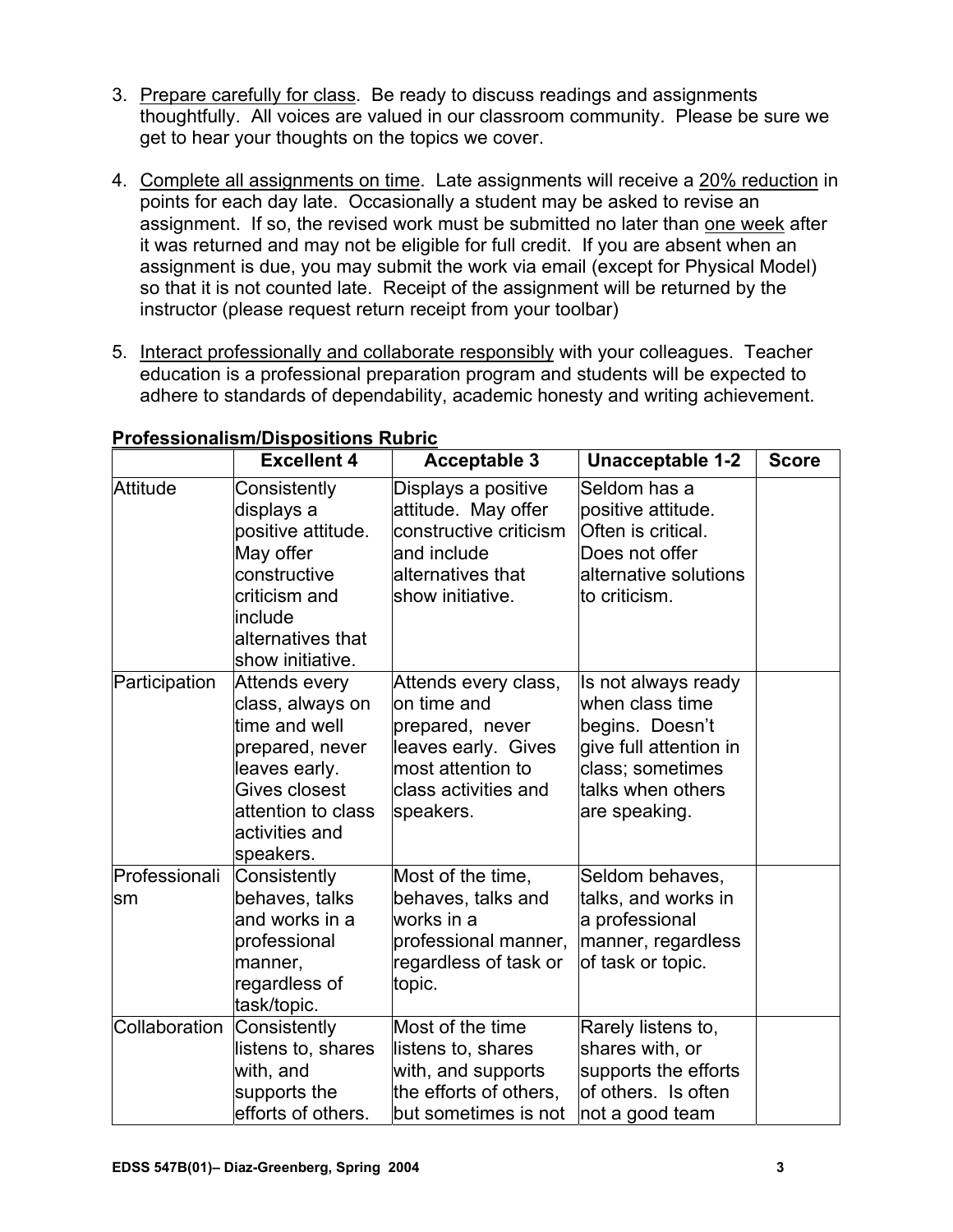|                                          | Tries to keep<br>people working                                                                                                                                                                                                                                                                                                                                                          | a good team<br>member.                                                                                                                                                                                                                                          | member.                                                                                                                                                                                                                                        |  |
|------------------------------------------|------------------------------------------------------------------------------------------------------------------------------------------------------------------------------------------------------------------------------------------------------------------------------------------------------------------------------------------------------------------------------------------|-----------------------------------------------------------------------------------------------------------------------------------------------------------------------------------------------------------------------------------------------------------------|------------------------------------------------------------------------------------------------------------------------------------------------------------------------------------------------------------------------------------------------|--|
| Contributions                            | well together.<br>Consistently<br>provides useful<br>ideas; always<br>stays focused on<br>the task. Exhibits<br>a lot of effort and<br>valuable<br>contributions.                                                                                                                                                                                                                        | Most of the time<br>provides useful<br>ideas; stays focused<br>most of the time. A<br>satisfactory group<br>member who does<br>what is required.                                                                                                                | <b>Rarely provides</b><br>useful ideas; not<br>always focused.<br><b>Reluctant to</b><br>participate. Lets<br>other take charge.                                                                                                               |  |
| <b>Disposition</b><br>toward<br>teaching | Consistently<br>demonstrates<br>concern in<br>learning to teach<br>all children.<br>Always<br>demonstrates<br>strong<br>commitment<br>toward<br>developing (a) an<br>understanding of<br>children, (b)<br>teaching<br>strategies, and<br>(c) knowledge of<br>the CA Standards<br>for the Teaching<br>Profession<br>(CSTP) and<br>Teacher<br>Performance<br><b>Expectations</b><br>(TPE). | Most of the time<br>demonstrates<br>concern in learning<br>to teach all children.<br>Often demonstrates<br>commitment toward<br>developing (a) an<br>understanding of<br>children, (b) teaching<br>strategies, and (c)<br>knowledge of the<br>CSTP's and TPE's. | Rarely shows<br>concern in learning<br>to teach all children.<br>Rarely<br>demonstrates<br>commitment toward<br>developing (a) an<br>understanding of<br>children, (b)<br>teaching strategies,<br>and (c) knowledge<br>of CSTP's and<br>TPE's. |  |
| Leadership                               | Shows strength<br>through<br>leadership in<br>different class<br>activities                                                                                                                                                                                                                                                                                                              | Effectively<br>participates and<br>contributes, but<br>rarely shows<br>leadership qualities.                                                                                                                                                                    | Does not show<br>leadership in any<br>area of class.                                                                                                                                                                                           |  |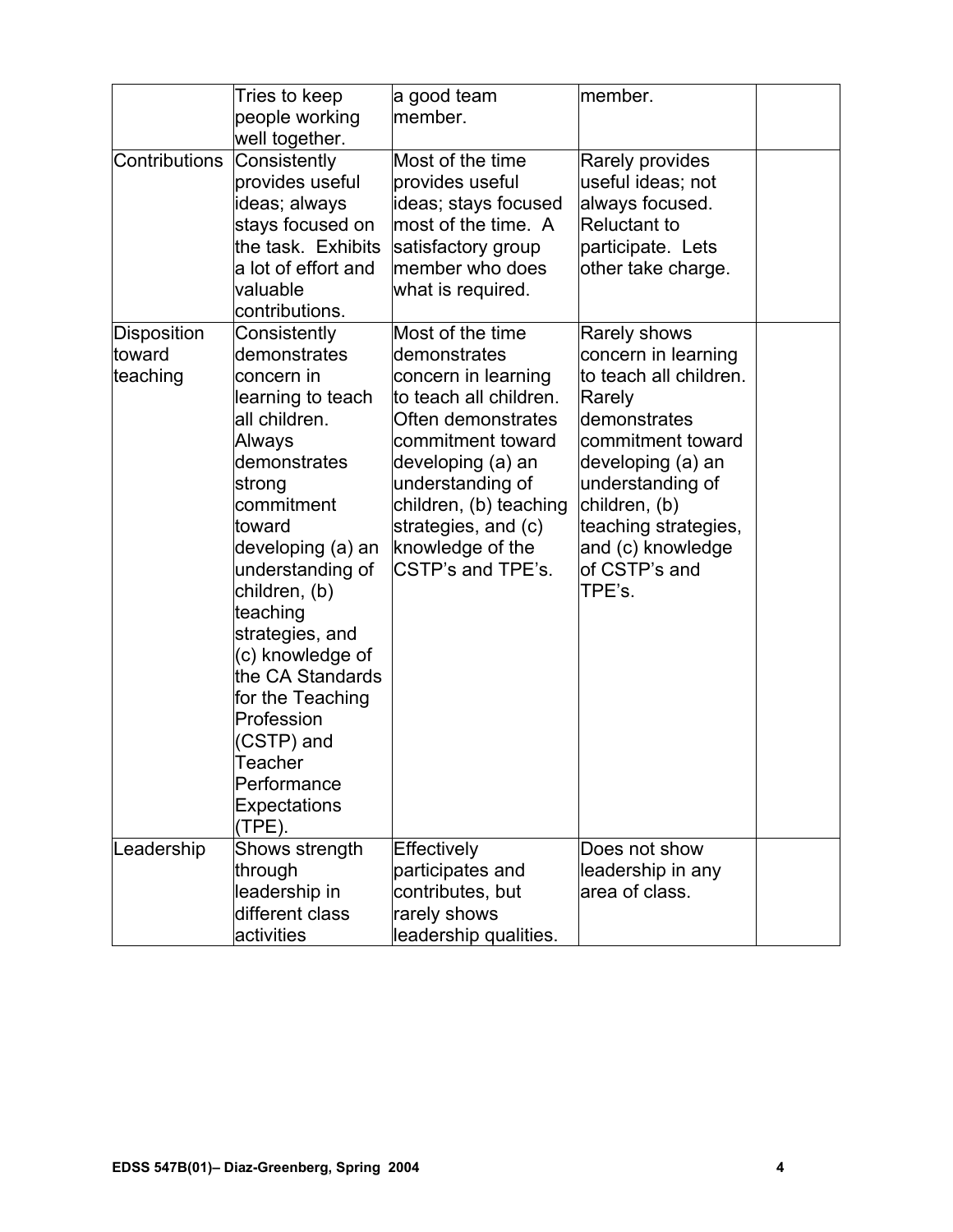# **California Commission on Teacher Credentialing**

## **Standards Alignment:**

The course objectives, assignment, and assessments have been aligned with the CTC standards for the Single Subject Credential. Please be sure to incorporate artifacts from this class into your final comprehensive portfolio. The following standards are addressed in this class:

## **Primary Emphasis**

TPE 1b-Subject Specific Pedagogical Skills for SS Teaching Assignment

TPE 3- Interpretation and Use of Assessments

TPE 4- Making Content Accessible

TPE 6c-Developmentally Appropriate Practices in Grades 9-12

- TPE 6d-Developmentally Appropriate Practices for Special Education
- TPE 9- Instuctional Planning
- TPE10- Instructional Time

## **Secondary Emphasis:**

TPE 2- Monitoring Student Learning During Instruction

TPE 5- Student Engagement

TPE 7- Teaching English Learners

TPE11- Social Environment

TPE12- Professional, Legal, and Ethical Obligation

TPE14 – Educational Technology

TPE15 Social Justice and Equity

## **CLAD Competencies**

The Standards, Teacher Performance Expectations and CLAD Competencies identified above are addressed in EDSS 547 through class discussions, activities, oral/visual presentations, and written assignments.

## **ASSIGNMENTS**

| <b>Attendance &amp; Participation</b>             | 10 points |
|---------------------------------------------------|-----------|
| Interdisc./Commercial lesson                      | 10 points |
| <b>Participatory Research activity on culture</b> | 20 points |
| <b>Unit of Study or CALLA</b>                     | 50 points |
| <b>Outcome Assessment</b>                         | 10 points |

**CALLA Unit Plan (50 points)** - Providing rigorous academic instruction that also facilitates English language acquisition is critical to the academic achievement of English learners. This assignment will provide you with an opportunity to demonstrate ways in which curriculum and instruction, while remaining grade level appropriate, can be modified so that it is comprehensible. Parts of this assignment will be done in class and thus collaboration is highly encouraged. You will design a unit of at least three sequential that employ CALLA methodology. Lesson plans, should be formulated to meet the needs of Foreign Language Learners. Here is the basic format for this assignment: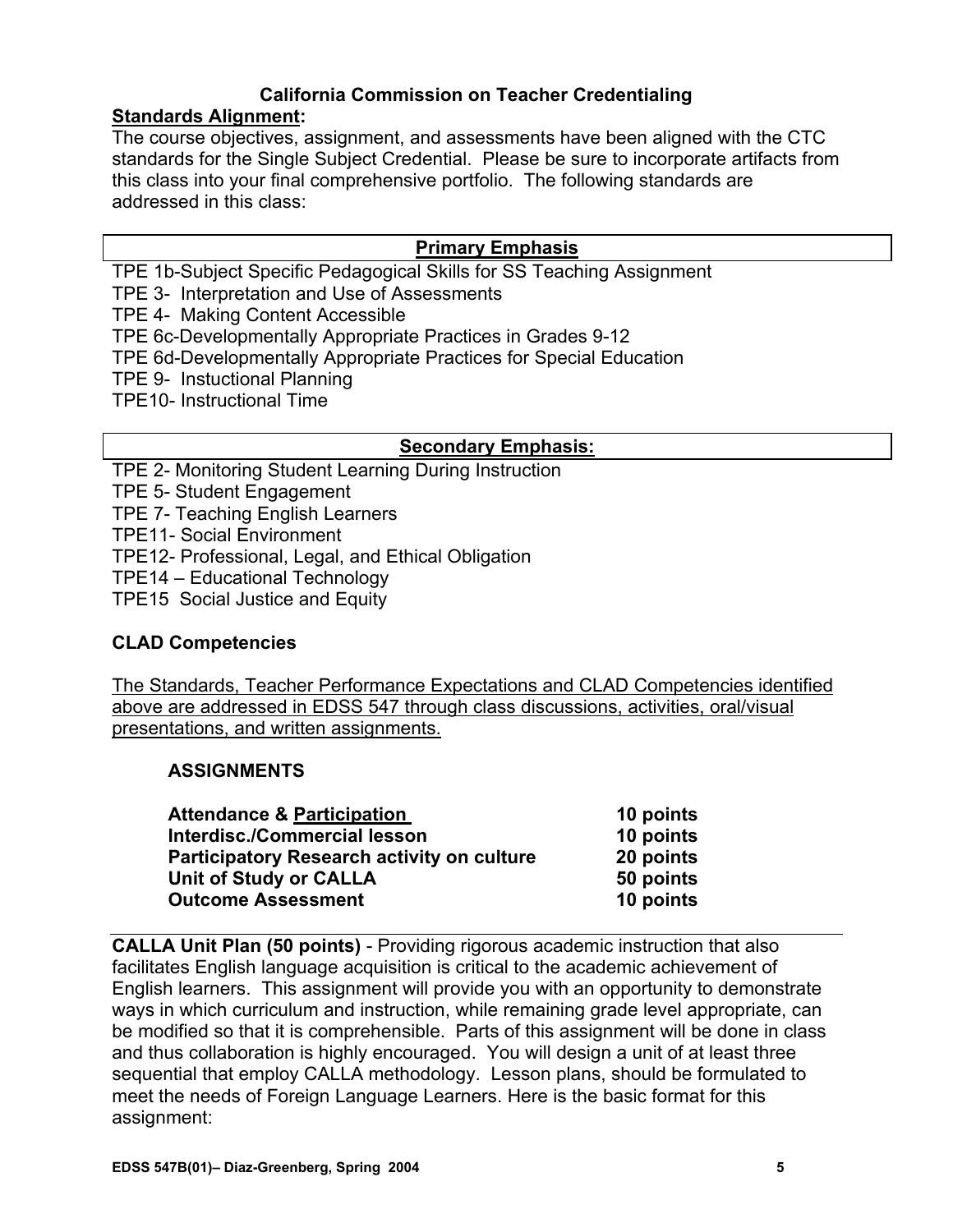- I. THEMATIC UNIT OVERVIEW: Provide an overview of the following (Template to follow):
- 1. Describe the target students' **grade level(s), language level(s), and program placement information.**
- 2. Identify the **major concepts** that you want students to learn in the unit.
- 3. Identify the areas of curriculum **(content)** you will use by citing specific standards and objectives of the content area. What objectives in the content areas will students have to meet in order to learn the major concepts?

II. SAMPLE LESSON PLANS (See Appendix B): Develop a unit of lessons that will teach the critical concepts in your thematic unit. What are the objectives of your lessons, and how are those tied into the major concepts and objectives (content as well as language) that you have set for the entire unit? Be clear and specific so that someone will be able to take your lessons and replicate them. For each lesson plan, include the following:

- 4. Identify what you will do to get students **into the unit (Preparation & Presentation).** Next, identify what you will do to get students **through the unit (Practice).** Include what you will do to assess that students have learned the major concepts **(Evaluation)** and what students will do **beyond (Expansion)** the unit to extend their understanding**.** Or, use an alternate lesson plan format such as the 5-step plan.
- 5. Identify the **language and, separately, the content objectives**, using the appropriate Foreign Language standards. What language will the students use to learn the major concepts? What language objectives are your unit and lessons are targeting? State these clearly.
- 6. Identify the **scaffolding strategies** you have chosen to help students learn the major concepts. Be aware that students must also learn the strategies and be able to make them a part of their learning repertoire. Give **specific reasons** for choosing the scaffolding strategies you are using, that is, how these strategies build scaffolds to learning. Use content learned in your other courses or your classroom practice to support your **rationale.**
- 7. Be sure to include an authentic **assessment** in your unit (summative or formative is fine). How will you assess that students have met the objectives of the unit and the lessons? That is, how will students demonstrate understanding and how will you know they have understood? Have you developed a **rubric** and a clear description of what the various degrees of that rubric mean?

## III. APPENDICES:

- 8. Include a **resources list,** a bibliography of all materials used, such as books, art prints, CD's, computer software, videos, etc.
- 9. The unit must also contain a **reflection.** What have you / your group learned from the development of these lessons? If you have had the opportunity to implement any part of your unit, be sure to include reflections on the implementation as well as student samples, if available.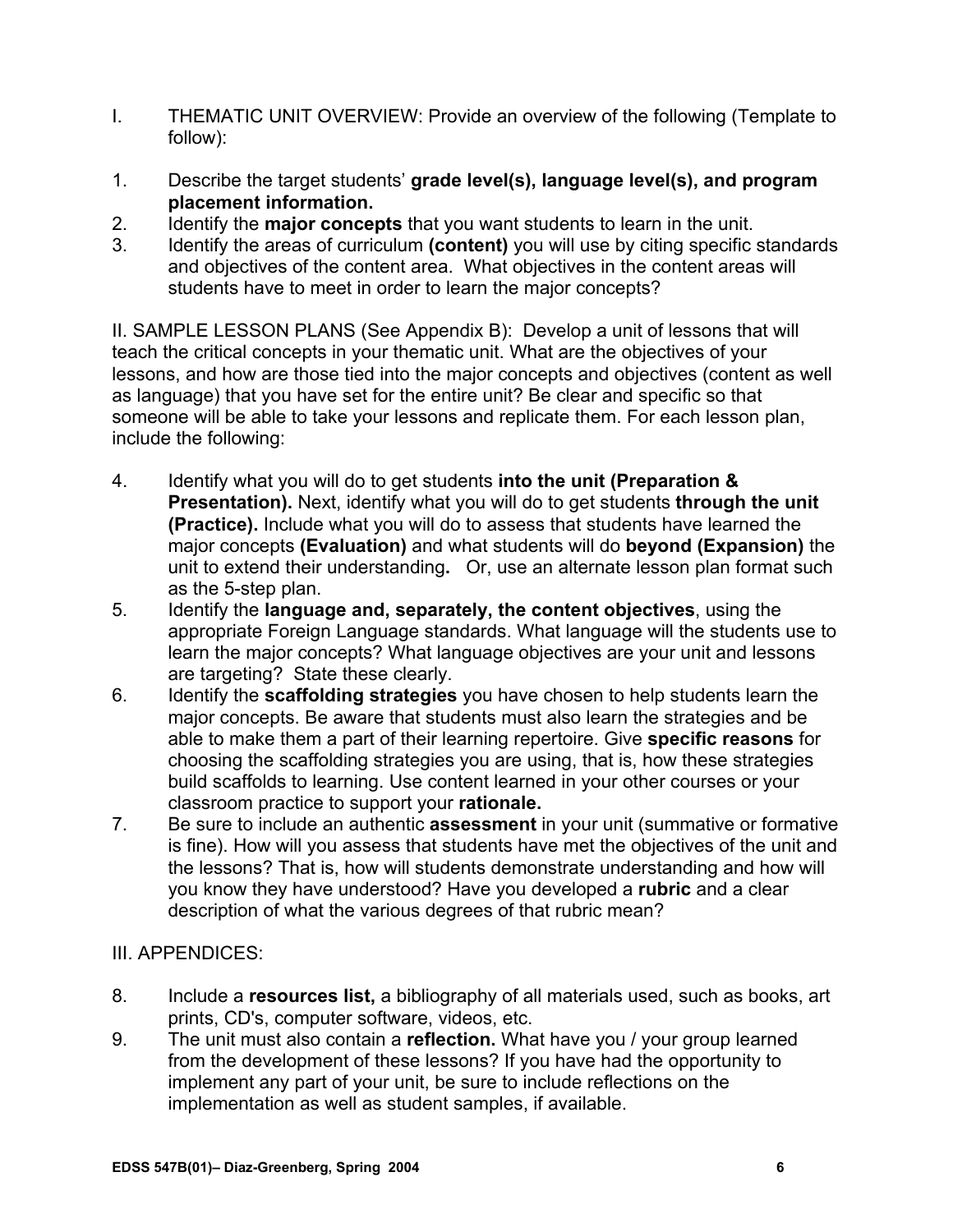Your may do a computer technology project, if that is the medium in which you wish to present your project. Check with me as to the programs you are using. For example, you can provide a videotaped version of one or more lessons in your unit, or the class presentation itself can be videotaped. The person opting to do this needs to obtain waivers from all students being filmed (see me for waiver form), and be responsible for any editing using e.g., movie in the lab, if necessary, and providing me with a copy of the film. Video cameras are available for checkout in the media library.

The following are questions that will help you plan the unit, and also complete the reflective section of the unit:

♦ Are the objectives conceptually clear and tied to your instructional and learning strategies?

♦ Does instruction in each lesson use visuals, manipulative, realia, drama and scaffolding techniques that would facilitate understanding?

♦ Do the learning strategies incorporate group collaboration, cooperative learning activities, peer assistance, or other work group techniques?

♦ Is the content or subject matter in the lesson challenging and not watered down?

♦ Does the lesson incorporate the culture, lived experiences, and if possible, the language of the students?

- ♦ How are the parents and community integrated into the unit?
- ♦ How does the lesson try to incorporate the 7 Intelligences and/or multiple modalities?

♦ Does your assessment directly measure your objectives in a conceptually clear manner?

**Presentation of CALLA Unit** - You will choose one lesson from your instructional unit to present to the class. For the purpose of this lesson, the class will become your students so be sure to let them know what grade level and other characteristics they have for the duration of the lesson (e.g., native language, length of time in the country). Be sure that all members have a role during the lesson, and that the lesson is interactive. This means that the class (your "students") needs to actively participate in your presentation. You will have approximately one-half hour (this includes time for questions and comments). If you have had the opportunity to implement the unit, you may discuss the process and outcome.

# **Grading Rubric:**

## **"A" Students**

- 1. Demonstrate serious commitment to their learning, making full use of the learning opportunities available and searching out the implications of their learning for future use.
- 2. Complete all assignments thoroughly and thoughtfully, receiving 3.5-4.0 average on all assignments.
- 3. Make insightful connections between all assignments and their developing overall understanding of social studies concepts; they continually question and examine assumptions in a genuine spirit of inquiry.
- 4. Students show high level achievement of course goals.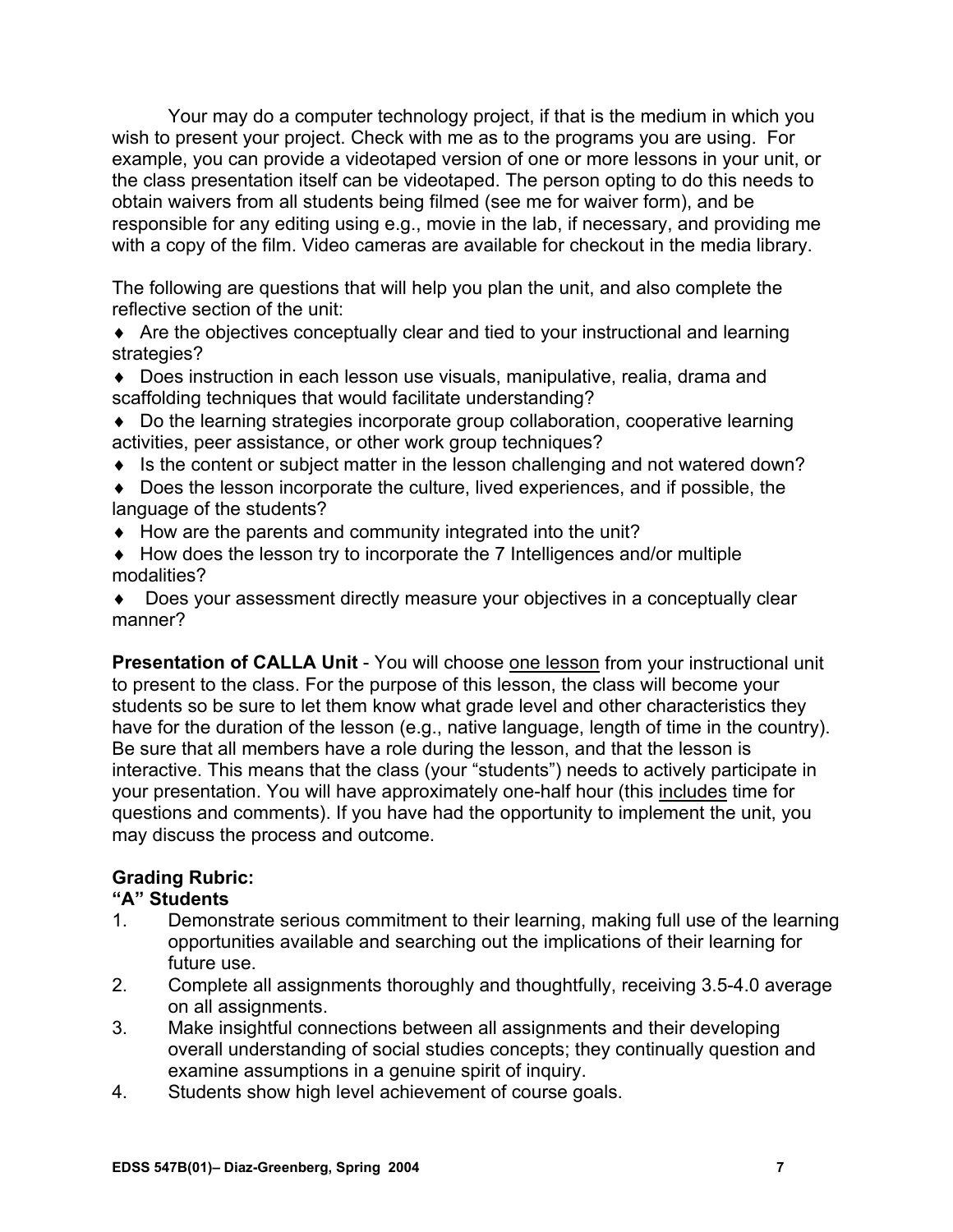## **"B" Students**

- 1. Simply comply with the course requirements and expectations.
- 2. Complete all assignments, usually thoroughly and thoughtfully, receiving 2.7 -3.4 average on all assignments.
- 3. Usually connect assignments to their developing overall understanding of social studies concepts; may be satisfied with accepting their learning as it is received without deeply examining assumptions or seeking a higher level of understanding of the implications.
- 4. Students show reasonable achievement of course goals.

## **"C" Students**

- 1. Demonstrate an inconsistent level of compliance to course requirements and expectations.
- 2. Complete all assignments with limited thoroughness and thoughtfulness, receiving 1.7-2.6 average on all assignments.
- 3. Make limited connections between assignments and their developing overall understanding of social studies concepts; may not be open to examining assumptions or implications and may actually dismiss the importance of the understanding of social studies concepts.
- 4. Attempt, but show limited progress in achieving course goals.

## **"D/F" Students**

Fail to meet the minimum requirements of a C. The specific grade will be determined based on a rate of assignment completion, attendance, etc.

## **NOTES**

Students must meet the attendance requirements for the grade described. Attendance is a prerequisite for earning a particular grade.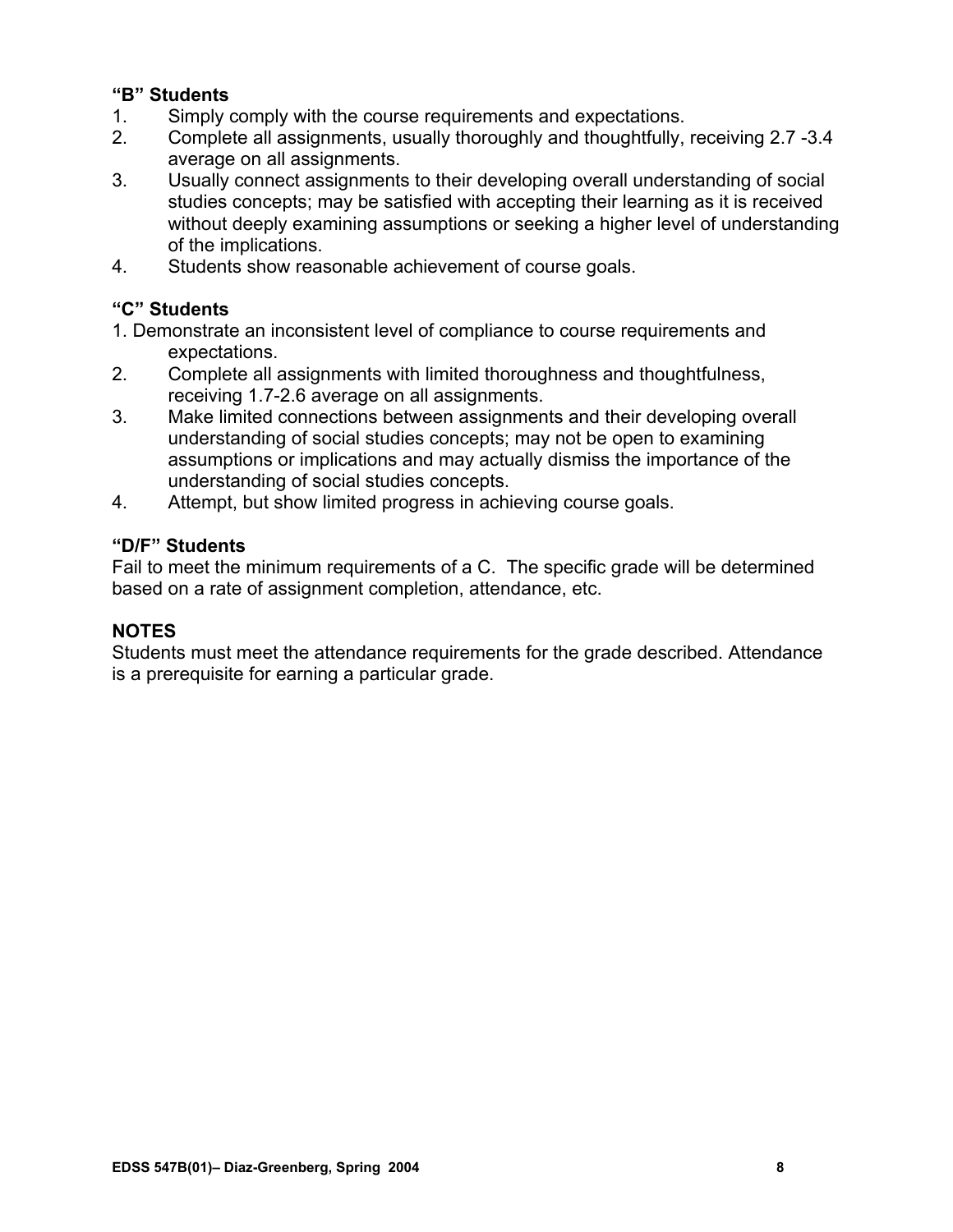#### California State University San Marcos COLLEGE OF EDUCATION. **Mission Statement**

The mission of the College of Education Community is to collaboratively transform public education by preparing thoughtful educators and advancing professional practices. We are committed to diversity, educational equity, and social justice, exemplified through reflective teaching, life-long learning, innovative research, and ongoing service. Our practices demonstrate a commitment to student centered education, diversity, collaboration, professionalism, and shared governance.

*(adopted by COE Governance Community October, 1997)*

## **Attendance Policy**

Due to the dynamic and interactive nature of courses in the College of Education, all students are expected to attend all classes and participate actively. At a minimum, students must attend more than 80% of class time, or s/he **may not receive a passing grade** for the course at the discretion of the instructor. Individual instructors may adopt more stringent attendance requirements. Should the student have extenuating circumstances, s/he should contact the instructor as soon as possible. *(Approved: 12/19/97)* 

## **CLAD Infusion**

In 1992, the College of Education voted to infuse Cross-cultural, Language and Academic Development (CLAD) competencies across the curriculum. The CLAD competencies are attached to the syllabus and the competencies covered in this course are highlighted.

## **Disabled Student Services Office**

Students with disabilities requiring reasonable accommodations must be approved for services

through the Disabled Student Services Office (DSS) in Craven Hall 5205 at (760) 750- 4905 or TTY

(760) 750-4909. Eligible students may contact John Segoria during his office hours or in a more

private setting in order to ensure confidentiality.

## **Statement on Plagiarism**

Any evidence of cheating or plagiarism (defined as presenting the words or ideas of others as your own) will result in a failing grade for that assignment and a letter regarding the incident to be placed in your file in the Dean of Student's Office. Please read "Academic Honesty" in Academic Regulations and CSUSM Policies (found in your catalog or student handbook) and see me if you have any more questions about what constitutes plagiarism or cheating. Note that on written assignments exact quotes must be placed in quotation marks. All quoted and paraphrased work must be cited in the text.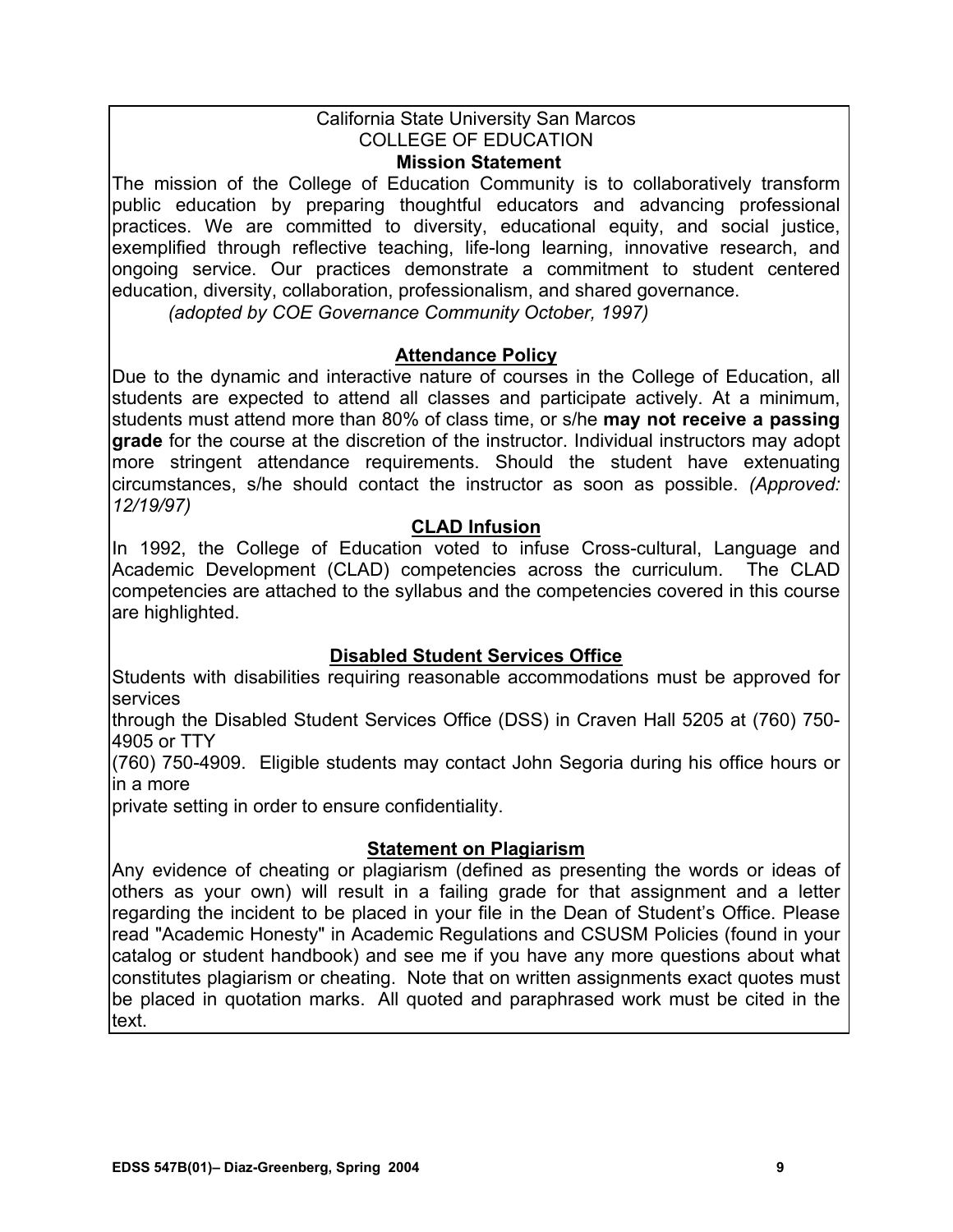|                   |                         | OALLA UNII FIANFTUSUNANUN – OCUNIY KUDITU |                       |                          |
|-------------------|-------------------------|-------------------------------------------|-----------------------|--------------------------|
| <b>Criteria</b>   | <b>Developing</b>       | <b>Nearly</b>                             | <b>Meets</b>          | <b>Exceeds</b>           |
|                   |                         | <b>Meets</b>                              |                       |                          |
| TPE-1             | Candidates use          | Candidates use                            | Candidates use        | The specific             |
| <b>Specific</b>   | very traditional        | some specific                             | a variety of          | pedagogical skills       |
| pedagogic         | and limited (e.g.,      | pedagogical                               | specific              | for subject matter       |
| al                | lecture only)           | skills for subject                        | pedagogical           | instruction will         |
| <u>skills for</u> | pedagogical skills      | matter                                    | skills for            | incorporate the          |
| <u>subject</u>    | for subject matter      | instruction, but                          | subject matter        | level of proficiency     |
| matter            | instruction that        | many English                              | instruction to        | in English and the       |
| instructio        | prevent                 | learners do not                           | English               | primary language.        |
| n                 | understanding of        | have access to                            | learners.             |                          |
|                   | information to          | the content.                              |                       |                          |
|                   | <b>English learners</b> |                                           |                       |                          |
| TPE-3             | Candidates              | Candidates                                | Candidates            | Assessments will         |
| Interpretati      | understand and          | understand and                            | understand and        | also incorporate         |
| and use of        | use primarily           | use some                                  | use a variety of      | English learners'        |
| assessmer         | traditional             | informal and                              | informal and          | levels of                |
|                   | assessments             | formal                                    | formal                | proficiency in           |
|                   | strategies with         | assessments to                            | assessments to        | English and the          |
|                   | English learners.       | determine                                 | determine             | primary language         |
|                   |                         | progress and                              | progress and          | to develop and           |
|                   |                         | plan instruction                          | plan instruction      | modify instruction       |
|                   |                         | for English                               | for English           | accordingly.             |
|                   |                         | learners.                                 | learners.             |                          |
|                   |                         |                                           |                       |                          |
| TPE-4             | Candidates use          | Candidates use                            | Candidates use        | <b>All students have</b> |
| <b>Making</b>     | mostly traditional      | some                                      | a variety of          | access to content,       |
| content           | instructional           | instructional                             | instructional         | including non-           |
| accessible        | practices that do       | practices, but                            | practices to          | readers and              |
|                   | not provide             | few English                               | make content          | students with            |
|                   | <b>English learners</b> | learners have                             | accessible to         | varying levels of        |
|                   | access to content.      | access to                                 | English               | English                  |
|                   |                         | content.                                  | learners.             | proficiency.             |
| TPE-5             | Candidates are          | Candidates of                             | Candidates of         | All students are         |
| <b>Student</b>    | mostly concerned        | <b>English learners</b>                   | English               | engaged in the           |
| <b>Engagem</b>    | about covering          | communicate                               | learners clearly      | academic                 |
| ent               | content to              | some objectives                           | communicate           | program, know            |
|                   | English-only            | clearly,                                  | objectives,           | objectives of            |
|                   | speakers, makes         | understanding is                          | ensure                | lessons,                 |
|                   | little effort to        | partial, progress                         | understanding,        | understand key           |
|                   | communicate             | is undetermined,                          | monitors              | concepts, are            |
|                   | objectives to EL,       | instruction is                            |                       | aware of their           |
|                   |                         | sometimes                                 | progress,             |                          |
|                   | understanding is        |                                           | adjust<br>instruction | progress, and their      |
|                   | unlikely,               | adjusted, and                             |                       | home language            |
|                   | instruction does        | community                                 | according to          | and culture are          |
|                   | not consider            | resources are                             | level of English      | part of the              |

# **CALLA Unit Plan/Presentation – Scoring Rubric**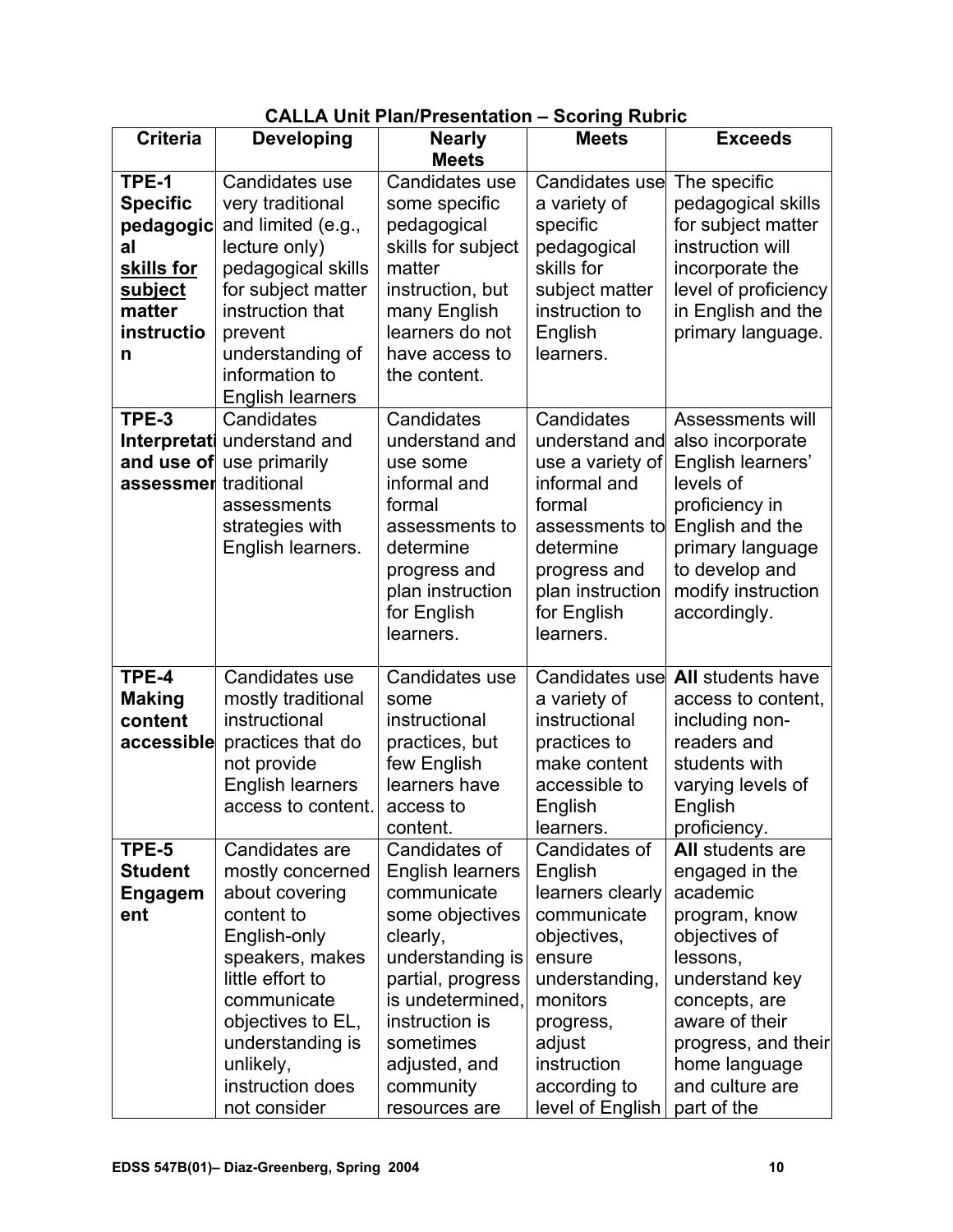|                                                               | student level of<br>English<br>proficiency and<br>primary language                                                                                                                                                                             | untapped.                                                                                                                                                                                  | proficiency and<br>primary<br>language, and<br>use community<br>resources.                                                                                                      | classroom<br>environment.                                                                                                                                                                   |
|---------------------------------------------------------------|------------------------------------------------------------------------------------------------------------------------------------------------------------------------------------------------------------------------------------------------|--------------------------------------------------------------------------------------------------------------------------------------------------------------------------------------------|---------------------------------------------------------------------------------------------------------------------------------------------------------------------------------|---------------------------------------------------------------------------------------------------------------------------------------------------------------------------------------------|
| TPE-7<br><b>Teaching</b><br><b>English</b><br><b>learners</b> | Candidates know<br>and can apply few<br>of the pedagogical<br>theories,<br>principles, and<br>instructional<br>practices for<br>English learners.<br><b>English learners</b><br>do not<br>comprehend key<br>academic<br>concepts and<br>ideas. | Candidates<br>know many<br>pedagogical<br>theories,<br>principles, and<br>instructional<br>practices for<br>English learners,<br>but cannot apply<br>them in a<br>comprehensive<br>manner. | Candidates<br>know and can<br>apply<br>pedagogical<br>theories.<br>principles, and<br>instructional<br>practices for<br>comprehensive<br>instruction of<br>English<br>learners. | <b>Candidates know</b><br>and can apply<br>pedagogical<br>theories,<br>principles, and<br>instructional<br>practices for<br>comprehensive<br>instruction of <b>ALL</b><br>English learners. |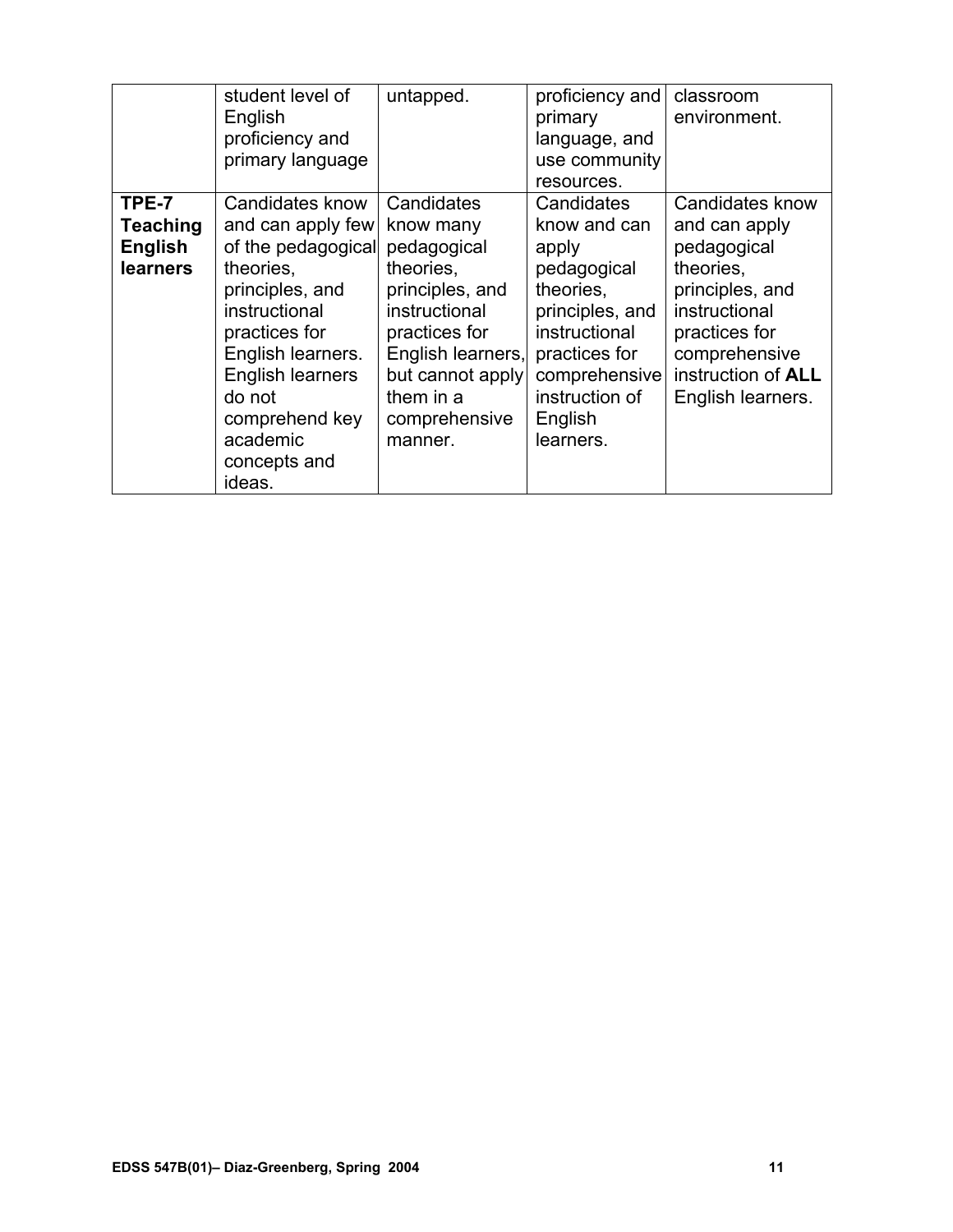## **MULTICULTURAL CALLA MINI UNIT TEMPLATE (Appendix A)**

Dr. Rosario Díaz-Greenberg

## **TITLE:**

## **Grade Level:**

**Language Level:** 

| <b>Placement:</b> |  |
|-------------------|--|
|                   |  |

|  | <b>Major Concepts:</b> |
|--|------------------------|
|--|------------------------|

1.

2.

**Rationale:** 

**Literature Objectives:** 

**Language Objectives:** 

**Learning Strategies:** 

**Metacognitive:** 

**Cognitive:** 

**Social Affective** 

## **STANDARDS**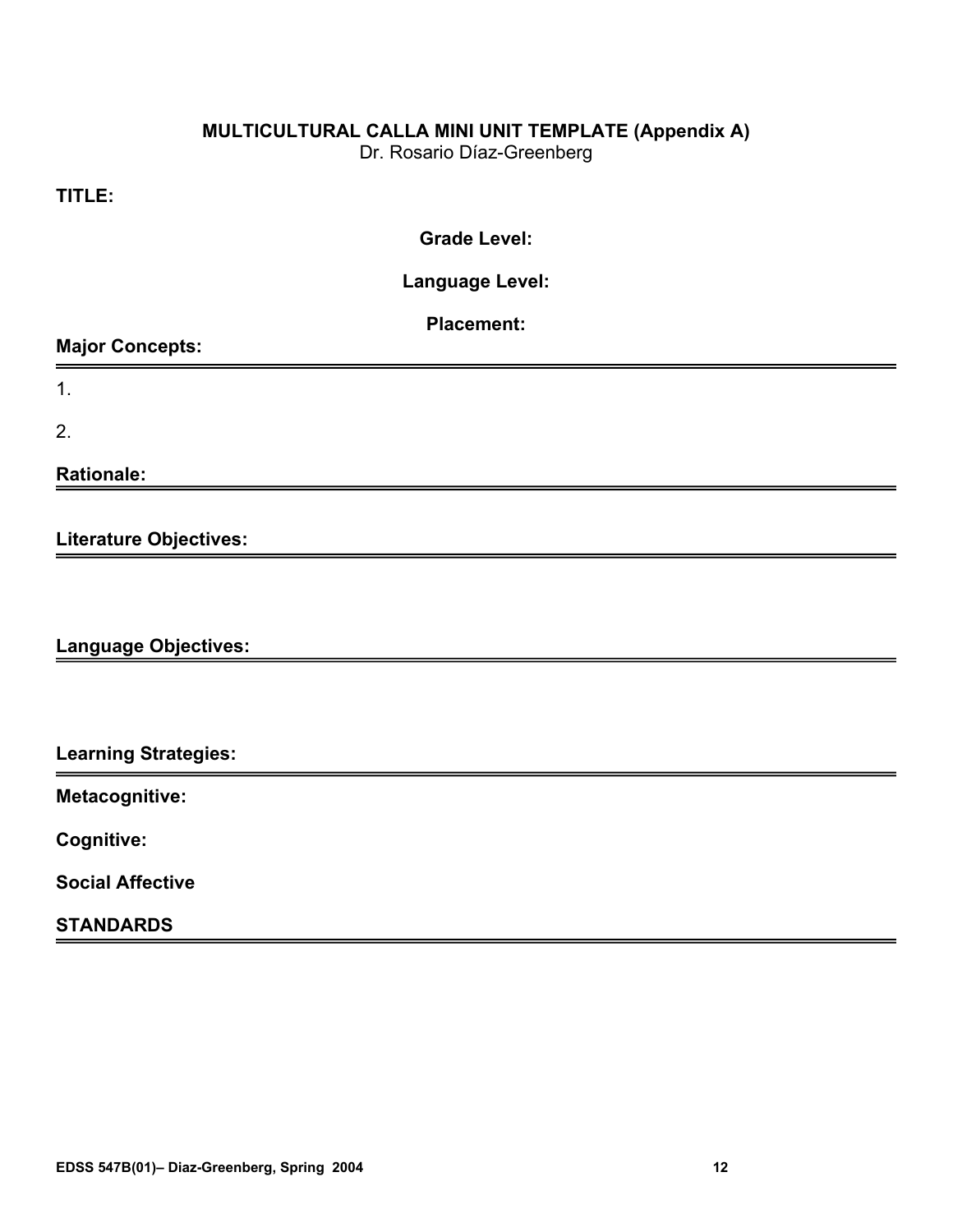## **CALLA LESSON PLAN SEQUENCE (CH. 5)**

**Preparation:** This stage requires activation of prior knowledge by finding out what the students already know and how they have been taught to approach the specific task. The students are told what the objectives of the unit are, and what is expected of them.

**Activities** should include: brainstorming, making graphic organizers, demonstrating how to do the project, role playing and prediction.

**Presentation:** The material to be covered needs to be presented in a variety of ways to address different learning styles. A positive approach is necessary to foster self-esteem and autonomy. Questioning is essential to encourage students in formulating questions for clarification purposes. **Activities:** Questioning techniques, selective attention to key concepts, elaboration and inference to help comprehension.

**Practice:** During this stage students need to engage in interactive learning. Hands-on and exploration are essential.

**Activities:** Cooperative learning activities, Reciprocal teaching, brainstorming, organizational planning, and problem posing techniques.

**Evaluation:** This stage stresses self-evaluation through specific techniques. The teacher needs to provide samples of record-keeping activities to direct the process.

**Activities:** Summarizing, verifying previously made predictions, Self-check and correct, chart progress through learning log, cumulative check list on items covered, and self-reflection on progress made.

**Expansion:** In this stage the teacher incorporates class and home activities that build on previous knowledge and integrate newly acquired skills and information into existing concepts. Reflection is essential to connect past concepts with new information. Revision and re-creation of knowledge is also crucial at this point. Application of new knowledge into real life situation should be encouraged. **Activities:** Systematic inquiry, reflection techniques, and discussion.